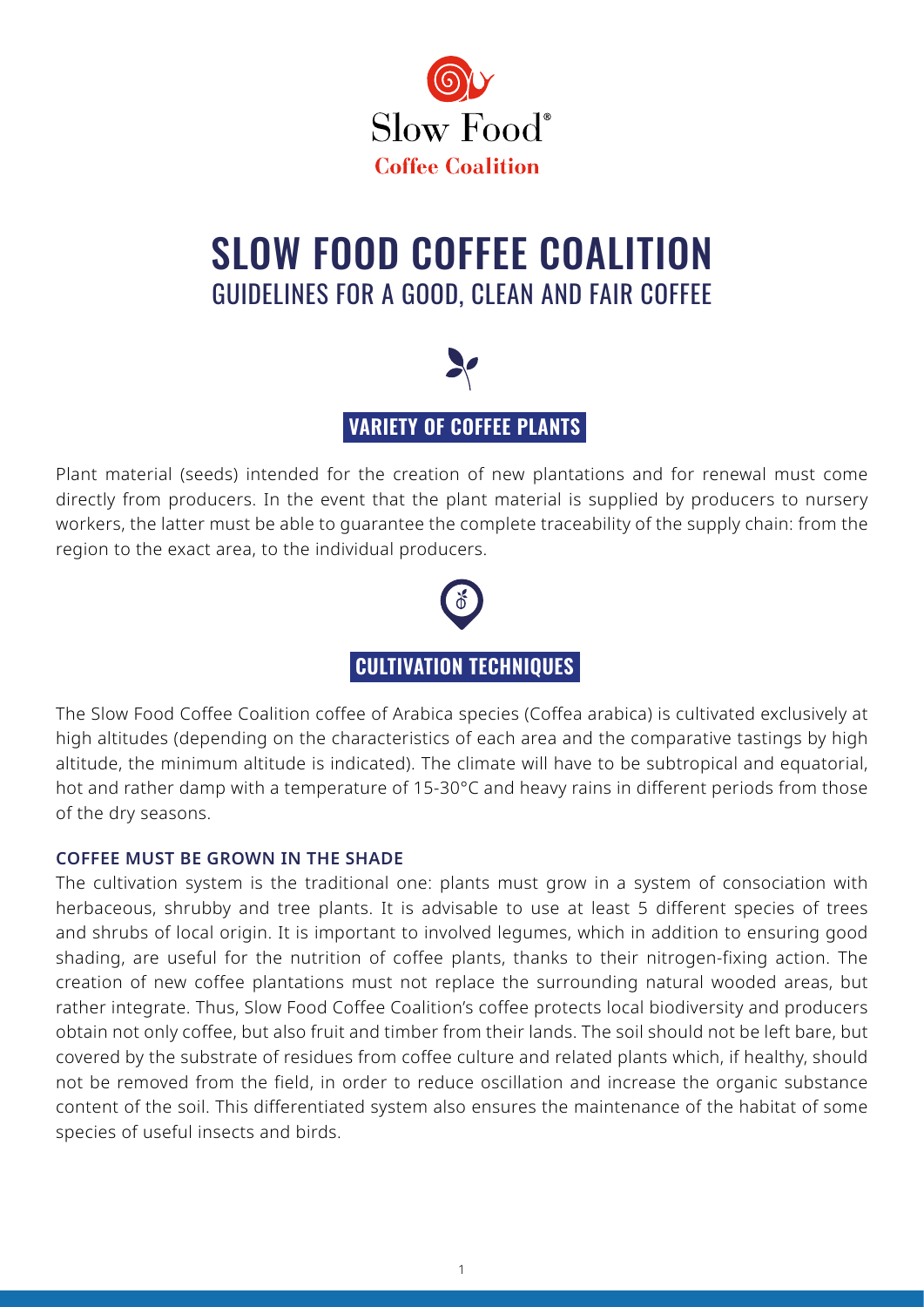#### **CULTIVATION MUST BE SUSTAINABLE**

Cultivation techniques should, in any case, minimize external spills, especially as regards the use of synthetic chemicals by promo- ting, for example, the use of organic fertilizers and the exploitation of plant residues on the plot. The fight against phytophagous and parasites should preferably follow biological defense techniques (e.g. traps, macerated) and, if these are not sufficient, the possibility of using synthetic chemical products will be assessed on a case-by-case basis, minimizing the impact. The use of synthetic chemistry products for weeding is prohibited, which must be carried out through manual selection and col- lection.



Harvesting must be manual, selective and concern only bright red ripe berries (not green or ripe seeds), this implies the need to perform multiple steps. Over-ripe and/or unso sane berries should be eliminated.



#### **NATURAL COFFEE - DRY PROCESSING**

Within eight hours of the harvest, the berries have to be placed on raised beds fitted with metal mesh to facilitate aeration. They have to be shaken every two to four hours to dry properly and achieve a moisture level of 8-12%. During the night or in the event of rain, they should be covered with canvases. After which, they must be shelled, cleaned, selected (only healthy beans) and packaged.

#### **FULLY-WASHED AND SEMI-WASHED PROCESSING**

The pulping of the fruits must begin within 6 hours of harvesting at the latest. Once dusted, fermentation must be carried out immediately. In the case of washed coffees, the grains must then be repeatedly washed in running water; in the case of semi-washed coffees, washing is reduced to a minimum and the beans are left with some of their mucilage during the drying phase. The wet benefit must minimize the volumes of water used and honey water has to be processed, salvaged and reused by reducing the possible source of pollution. Coffee pulp must be treated so that it does not harm the environment and, where possible, used as a resource for the production of other products (such as humus and exudates for green leaf manuring). Fermentation requires a temperature of 23- 25°C, which must not be exceeded. Blending different batches at different points of fermentation is not permitted. After fermentation, the beans are left to dry until they reach a final moisture content of 11-13%. It is advisable to use African raised beds and solar dryers, whereas mechanical dryers using fossil fuels or firewood are not allowed. It is important to remove black grains that are highlighted during drying. At this point the parchment has to be removed and cleaned, selecting only the healthy beans and transferring them to jute bags only when completely dry.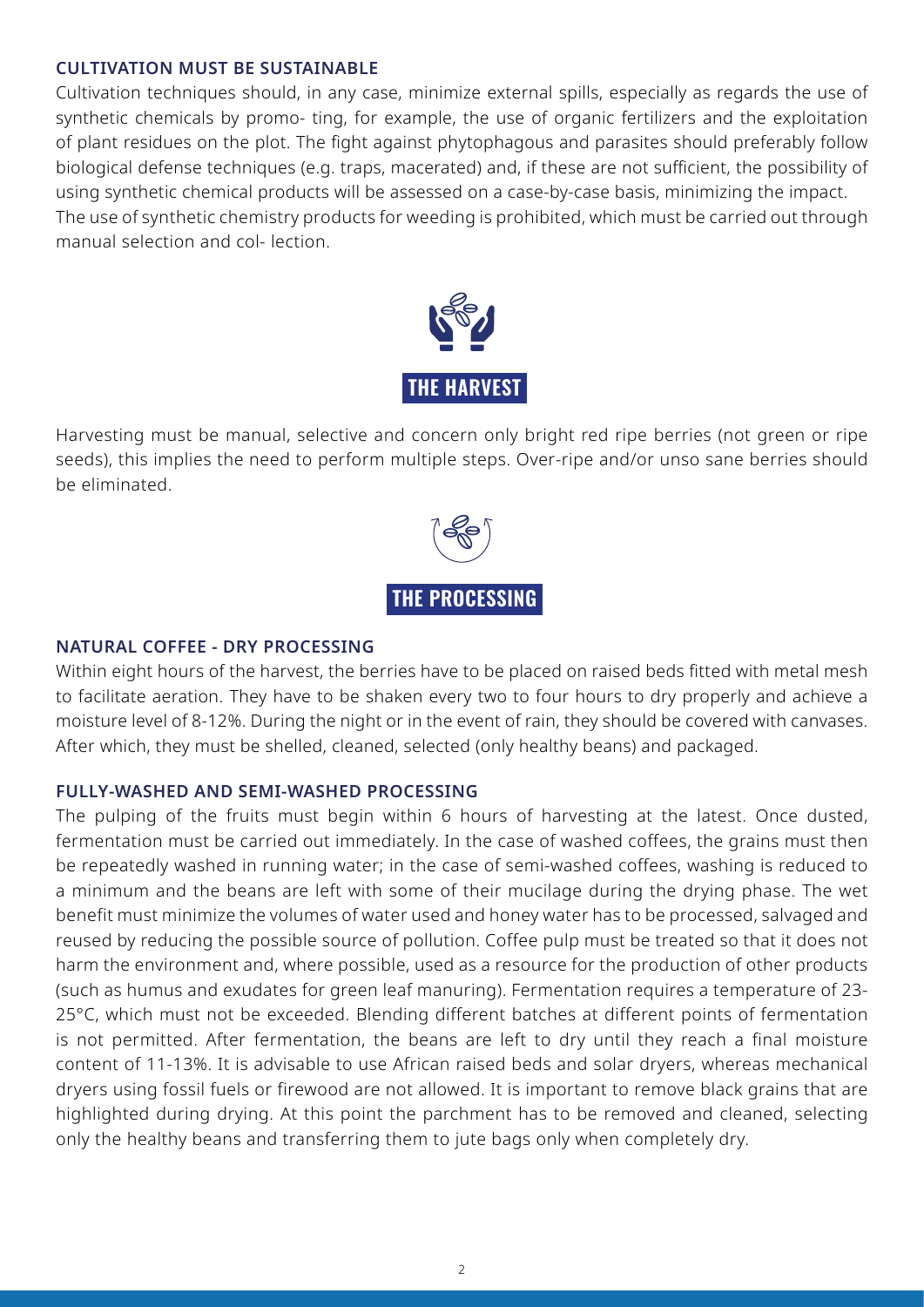#### **HONEYCOFFEE - HONEY PROCESSING**

In this method, which is similar to semi-washing, the mucilage is not totally removed but dried with the beans. According to the percentage of mucilage left on the beans when the flesh is removed, it is possible to obtain different variants of honey processing: white (10%), golden (25%) and yellow (50%), which bring out aromatic notes, red (75%), which brings out fruity, floral aromas, and black (100%), which is fuller-bodied.



The Slow Food Coffee Coalition coffee producers organize themselves in order to control the supply chain of their coffee, at least up to green coffee (i.e. dried coffee and to which the pergamino is removed, sold by producers on the market): it is in fact important to guarantee the traceability of the individual farm until the moment of commercialization. It is mandatory for manufacturers to have a system of product quality control. The Slow Food Coffee Coalition proposes, to all the communities of producers concerned, the creation of a participatory guarantee systems (PGS) participatory control by the Slow Food Coffee Coalition. One of the goals is to organize cupping on plantations.



### **RESPECT FOR INDIGENOUS CULTURE AND SOCIAL DIFFERENCES**

The agricultural activity of coffee production must, as its goal, raise the quality of life and socioeconomic well-being of producers and workers, both permanent and temporary, and their families, increase the value of land, consolidate the role of women and incentivize the young generations not to abandon the area of production. At the same time, it must respect indigenous realities and their culture, respecting their link with their territory. The activity of the coffee producers must ensure non-discrimination on the basis of social origin, nationality, sex, political position, trade union membership or otherwise.

The children of producers can occasionally help parents to carry out their productive activities, when this represents an educational and training activity, accompanied by school attendance. Any form of exploitation of child labor is prohibited. This form of modern slavery is banned.



It is important to limit commercial intermediates as much as possible, ensuring greater control of the quality of coffee and the final price to producers and the lowest storage times of the product.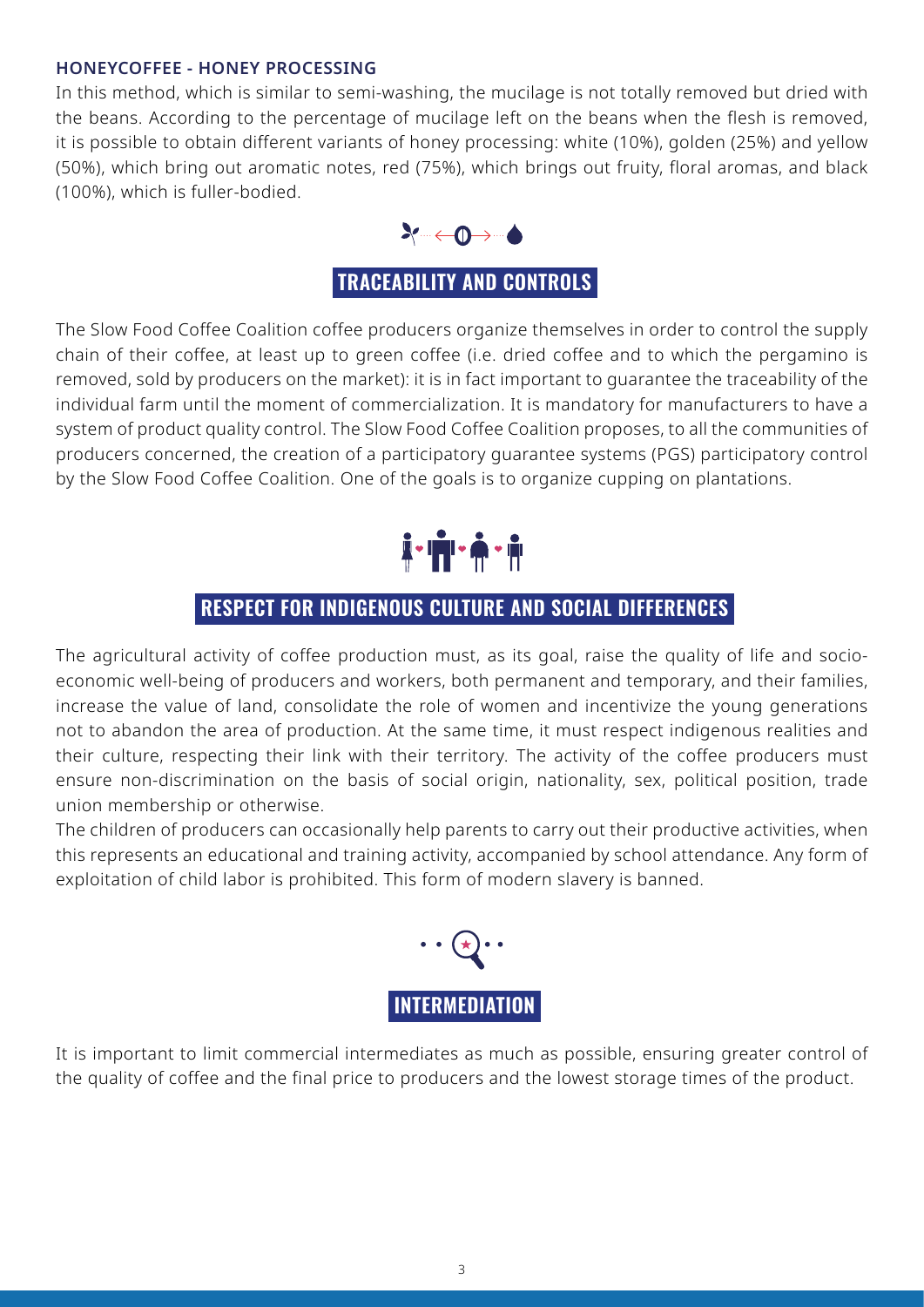

## **FAIR AND DIFFERENTIATED PRICE**

The quality and shortening of the supply chain allow producers to obtain a more profitable price for their coffee. Individual producers must be informed of how their coffee is purchased and paid and of the final price that this will come on the market. They also need to be able to assess the quality of their coffee in order to achieve quality-based negotiation.

The minimum price paid to producers is the one set by Fair Trade, but the Slow Food Coffee Coalition coffee works to obtain higher prices, related to the quality, origin and traceability of the product.